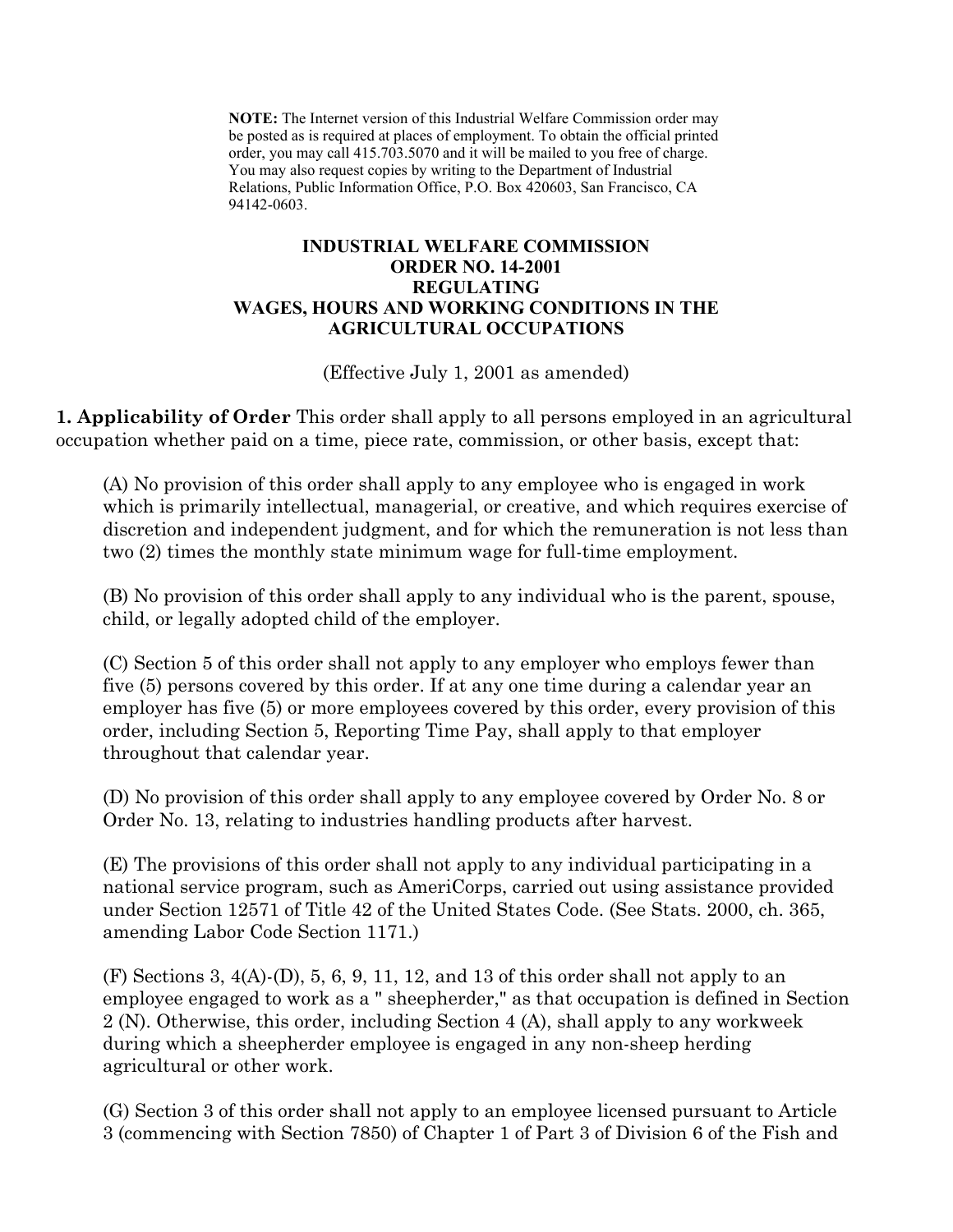Game Code who serves as a crew member on a commercial fishing vessel.

# **2. Definitions.**

(A) "Commission" means the Industrial Welfare Commission of the State of California.

(B) "Division" means the Division of Labor Standards Enforcement of the State of California.

(C) "Employ" means to engage, suffer, or permit to work.

(D) "Employed in an agricultural occupation" means any of the following described occupations:

(1) The preparation, care, and treatment of farm land, pipeline, or ditches, including leveling for agricultural purposes, plowing, discing, and fertilizing the soil;

(2) The sowing and planting of any agricultural or horticultural commodity;

(3) The care of any agricultural or horticultural commodity; as used in this subdivision, "care" includes but is not limited to cultivation, irrigation, weed control, thinning, heating, pruning, or tying, fumigating, spraying, and dusting;

(4) The harvesting of any agricultural or horticultural commodity, including but not limited to picking, cutting, threshing, mowing, knocking off, field chopping, bunching, baling, balling, field packing, and placing in field containers or in the vehicle in which the commodity will be hauled, and transportation on the farm or to a place of first processing or distribution;

(5) The assembly and storage of any agricultural or horticultural commodity, including but not limited to, loading, road siding, banking, stacking, binding, and piling;

(6) The raising, feeding and management of livestock, fur bearing animals, poultry, fish, mollusks, and insects, including but not limited to herding, housing, hatching, milking, shearing, handling eggs, and extracting honey;

(7) The harvesting of fish, as defined by Section 45 of the Fish and Game Code, for commercial sale;

(8) The conservation, improvement or maintenance of such farm and its tools and equipment.

(F) "Employee" means any person employed by an employer.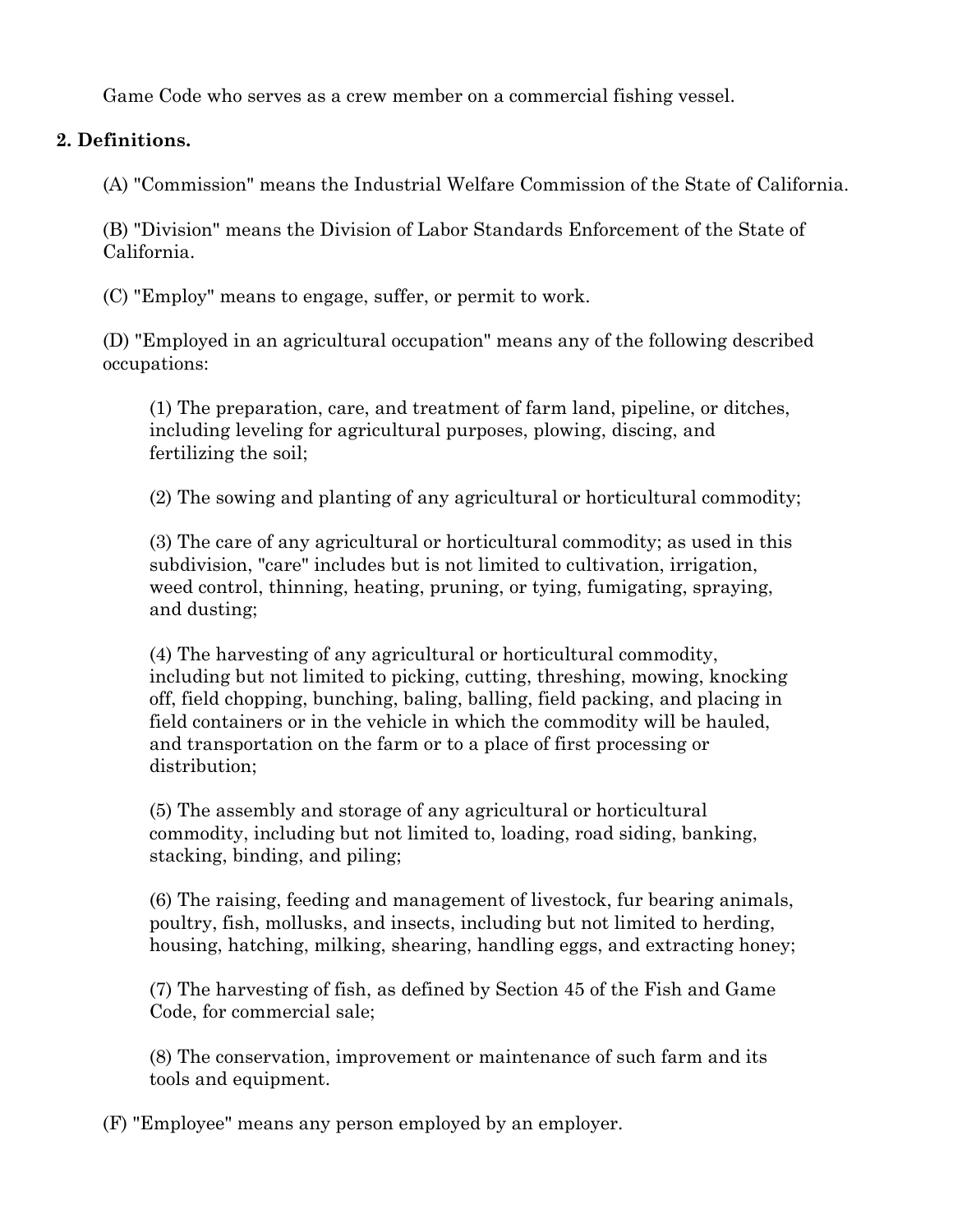(G) "Employer" means any person as defined in Section 18 of the Labor Code, who directly or indirectly, or through an agent or any other person, employs or exercises control over the wages, hours, or working conditions of any person.

(G) "Hours worked" means the time during which an employee is subject to the control of an employer, and includes all the time the employee is suffered or permitted to work, whether or not required to do so.

(H) "Minor" means, for the purpose of this order, any person under the age of 18 years.

(I) "Non-sheep herding work" means any work except the work defined in Section 2(N) below.

(J) "Open range sheep herding" means, generally, sheep herding on land that is not cultivated, but produces native forage ("browse" or herbaceous food that is available to livestock or game animals) for animal consumption, and includes land that is revegetated naturally or artificially to provide forage cover that is managed like range vegetation. The range may be on private, federal, or state land. Typically, the land is not only non-cultivated, but not suitable for cultivation because it is rocky, thin, semiarid, or otherwise poor. Also, many acres of range land are required to graze one animal unit (five sheep) for one month. By its very nature, open range sheep herding is conducted over wide expanses of land, such as thousands of acres.

(K) "Outside salesperson" means any person, 18 years of age or over, who customarily and regularly works more than half the working time away from the employer's place of business selling tangible or intangible items or obtaining orders or contracts for products, services or use of facilities.

(L) "Piece rate basis" is a method of payment based on units of production or a fraction thereof.

(M) "Primarily" as used in Section 1, Applicability, means more than one-half the employee's work time.

(N) "Sheepherder" means any individual who is employed to do any of the following: tend flocks of sheep grazing on range or pasture; move sheep to and about an area assigned for grazing; prevent sheep from wandering or becoming lost, or using trained dogs to round up strays and protect sheep against predators and the eating of poisonous plants; assist in the lambing, docking, and shearing of sheep; provide water or feed supplementary rations to sheep; or perform the work of a sheepherder pursuant to an approved job order filed under the provisions of Section 101(a)(15)(H) (ii)(a) of the federal Immigration and Nationality Act (commonly referred to as the "H-2A" program (see 8 U.S.C. Section 1101 et seq.), or any successor provisions.

(O) "Shift" means designated hours of work by an employee, with a designated beginning time and quitting time.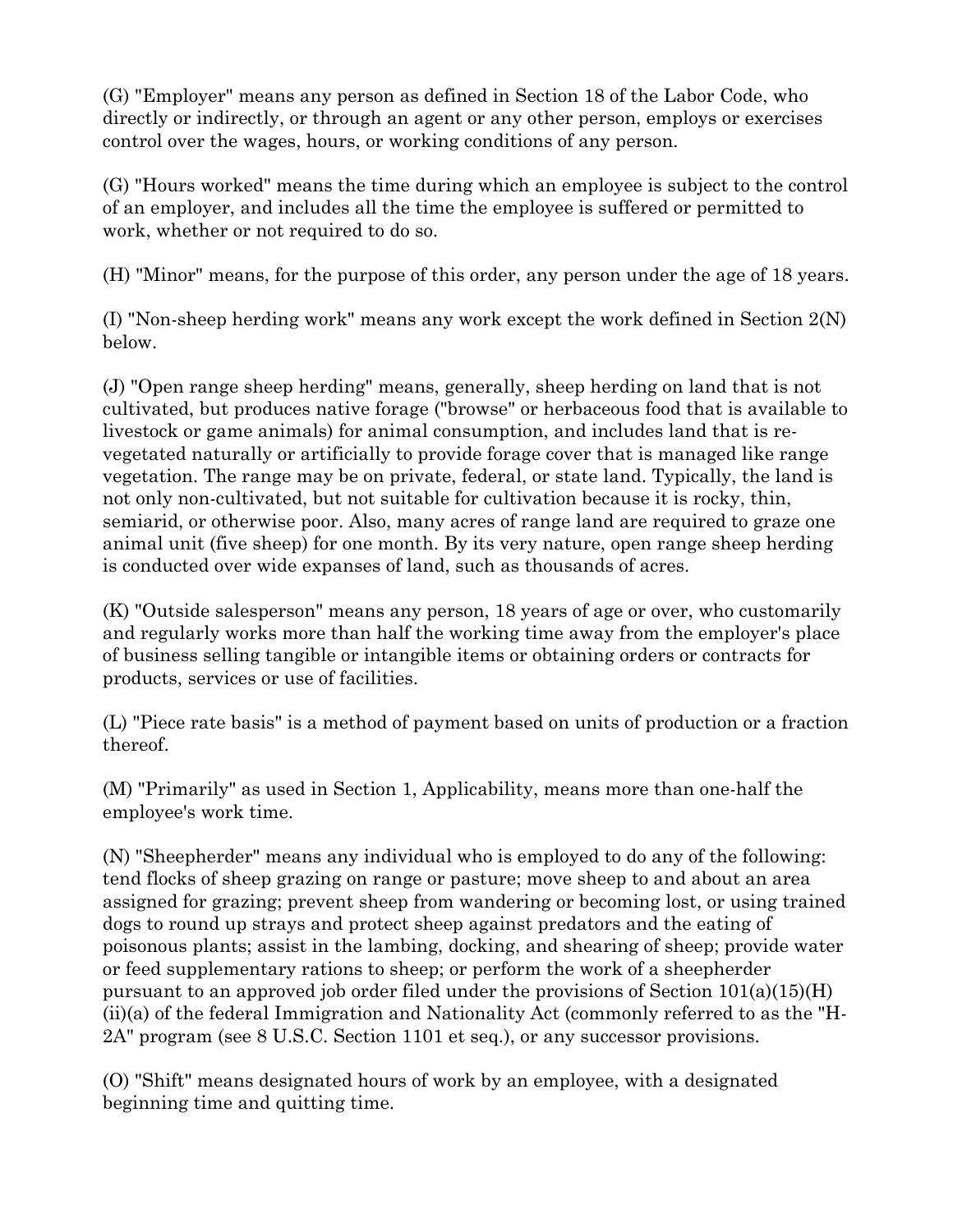(P) "Split shift" means a work schedule which, is interrupted by non-paid non-working periods established by the employer, other than bona fide rest or meal periods.

(Q) "Wages" includes all amounts for labor performed by employees of every description, whether the amount is fixed or ascertained by the standard of time, task, piece, commission basis, or other method of calculation.

calendar day. (R) "Workday" means any consecutive 24 hours beginning at the same time each

 $(S)$  "Workweek" means any seven  $(7)$  consecutive days, starting with the same calendar day each week. "Workweek" is a fixed and regularly recurring period of 168 hours, seven (7) consecutive 24-hour periods.

# **3. Hours and Days of Work.**

(A) The following overtime provisions are applicable to employees 18 years of age or over and to employees 16 or 17 years of age who are not required by law to attend school: such employees shall not be employed more than ten (10) hours in any one workday or more than six (6) days in any workweek unless the employee receives one and one-half (1 1/2) times such employee's regular rate of pay for all hours worked over ten (10) hours in any workday and for the first eight (8) hours on the seventh (7th) day of work and double the employee's regular rate of pay for all hours worked over eight (8) on the seventh (7th) day of work in the workweek.

(See California Labor Code, Sections 1391 and 1394)

**(VIOLATIONS OF CHILD LABOR LAWS are subject to civil penalties of from \$500 to \$10,000 as well as to criminal penalties provided herein. Refer to California Labor Code Sections 1285 to 1312 and 1390 to 1399 for additional restrictions on the employment of minors. Employers should ask school districts about required work permits.)** 

(B) An employee may be employed on seven (7) workdays in one workweek with no overtime pay required when the total hours of employment during such workweek do not exceed 30 and the total hours of employment in any one workday thereof do not exceed six (6).

is devoted to performing the duties of an irrigator. (C) The provisions of subsection (A) above shall not apply to an employee covered by this order during any week in which more than half of such employee's working time

(D) The provisions of this section are not applicable to employees whose hours of service are regulated by:

(1) The United States Department of Transportation Code of Federal Regulations, Title 49, Sections 395.1 to 395.13, Hours of Service of Drivers;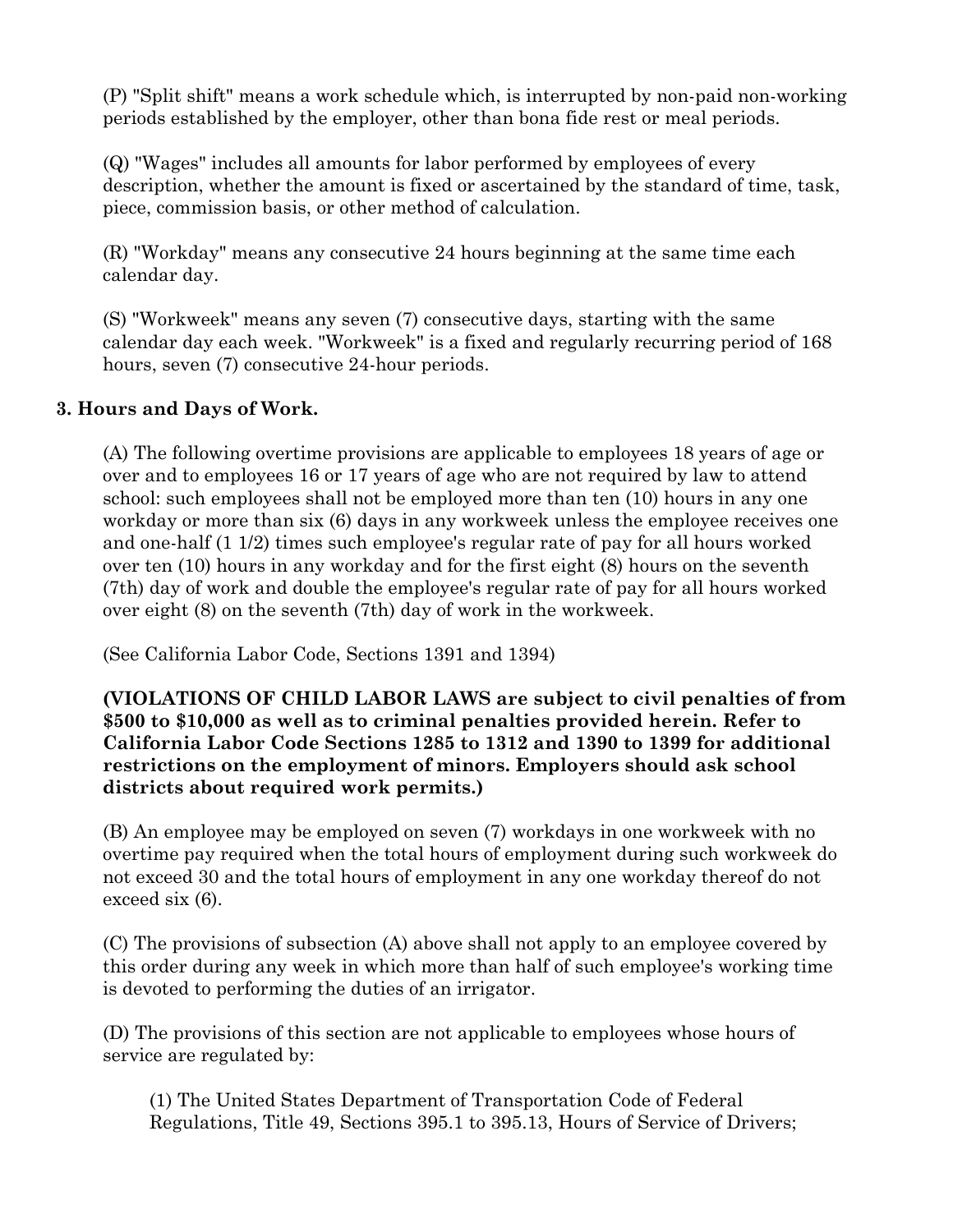(2) Title 13 of the California Code of Regulations, subchapter 6.5, Section 1200 and following sections, regulating hours of drivers.

(E) This section shall not apply to any employee covered by a collective bargaining agreement if said agreement provides premium wage rates for overtime work and a cash wage rate for such employee of not less than one dollar (\$1.00) per hour more than the minimum wage.

# **4. Minimum Wages.**

(A) Every employer shall pay to each employee wages not less than six dollars and twenty-five cents (\$6.25) per hour for all hours worked, effective January 1, 2001, and not less than six dollars and seventy-five cents (\$6.75) per hour for all hours worked, effective January 1, 2002, except:

**LEARNERS**: Employees during their first 160 hours of employment in occupations in which they have no previous similar or related experience, may be paid not less than 85 per cent of the minimum wage rounded to the nearest nickel.

(B) Every employer shall pay to each employee, on the established payday for the period involved, not less than the applicable minimum wage for all hours worked in the payroll period, whether the remuneration is measured by time, piece, commission, or otherwise.

(C) When an employee works a split shift, one (1) hour's pay at the minimum wage shall be paid in addition to the minimum wage for that workday, except when the employee resides at the place of employment.

(D) The provisions of this section shall not apply to apprentices regularly indentured under the State Division of Apprenticeship Standards.

(E) Effective July 1, 2001, the minimum wage for all sheepherders shall be \$1,050.00 per month; effective July 1, 2002 the minimum wage for all sheepherders shall be \$1,200.00 per month. Wages paid to sheepherders shall not be offset by meals or lodging provided by the employer

### **5. Reporting Time Pay.**

(A) Each workday an employee is required to report for work and does report, but is not put to work or is furnished less than half said employee's usual or scheduled day's work, the employee shall be paid for half the usual or scheduled day's work, but in no event for less than two (2) hours nor more than four (4) hours, at the employee's regular rate of pay, which shall not be less than the minimum wage.

(B) If an employee is required to report for work a second time in any one workday

or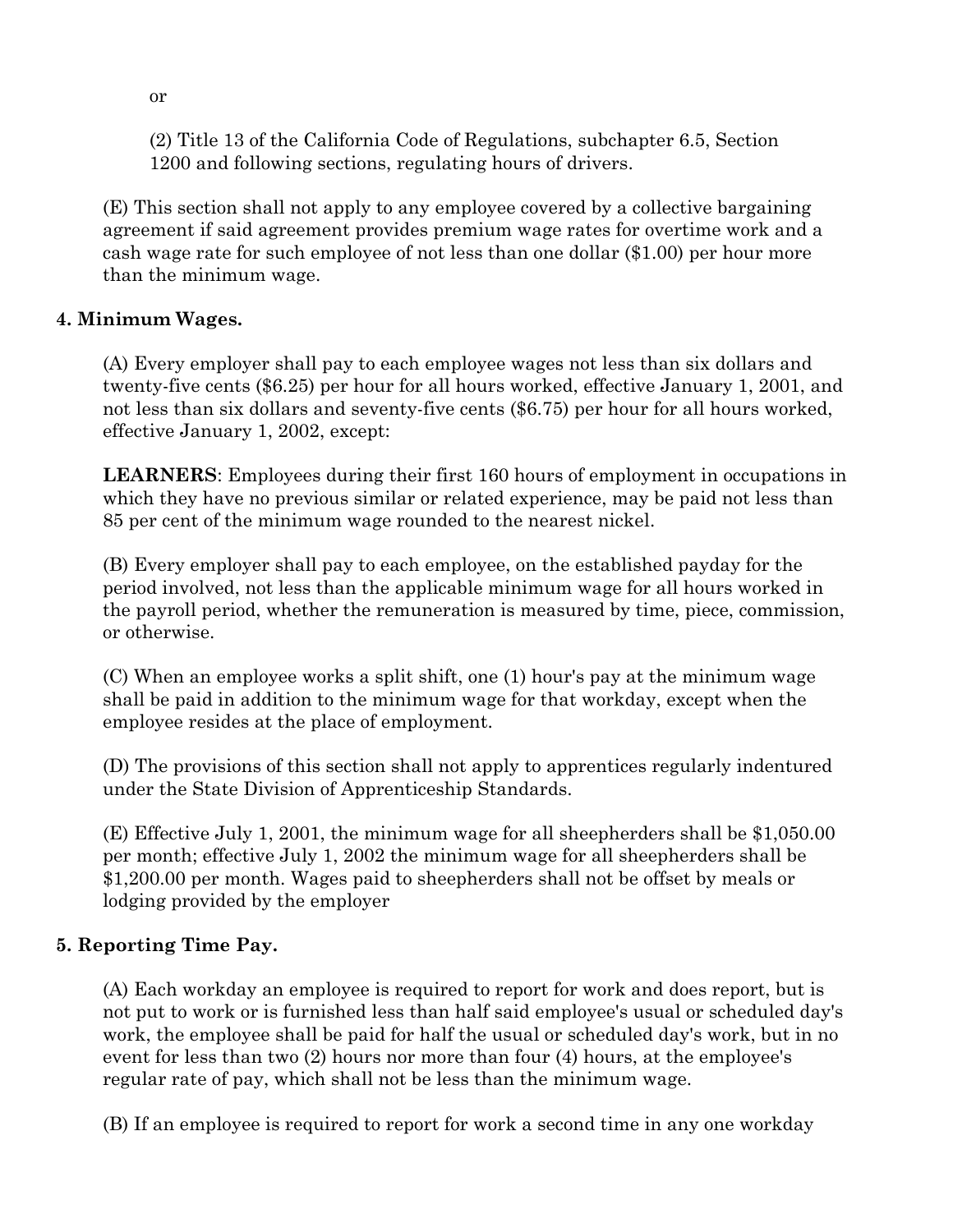and is furnished less than two (2) hours of work on the second reporting, said employee shall be paid for two (2) hours at the employee's regular rate of pay, which shall not be less than the minimum wage.

(C) The foregoing reporting time pay provisions are not applicable when:

(1) Operations cannot commence or continue due to threats to employees or property; or when recommended by civil authorities; or

(2) Public utilities fail to supply electricity, water, or gas, or there is a failure in the public utilities, or sewer system; or

(3) The interruption of work is caused by an Act of God or other cause not within the employer's control.

(D) This section shall not apply to an employee on paid standby status who is called to perform assigned work at a time other than the employee's scheduled reporting time.

### **6. Licenses for Disabled Workers.**

(A) A license may be issued by the Division authorizing employment of a person whose earning capacity is impaired by physical disability or mental deficiency at less than the minimum wage. Such licenses shall be granted only upon joint application of employer and employee and employee's representative if any.

(C) A special license may be issued to a nonprofit organization such as a sheltered workshop or rehabilitation facility fixing special minimum rates to enable the employment of such persons without requiring individual licenses of such employees.

(D) All such licenses and special licenses shall be renewed on a yearly basis or more frequently at the discretion of the Division.

(See California Labor Code, Sections 1191 and 1191.5)

#### **7. Records.**

(A) Every employer shall keep accurate information with respect to each employee including the following:

(1) Full name, home address, occupation and social security number.

(2) Birth date, if under 18 years, and designation as a minor.

(3) Time records showing when the employee begins and ends each work period. Meal periods, split shift intervals and total daily hours worked shall also be recorded. Meal periods during which, operations cease and authorized rest periods need not be recorded.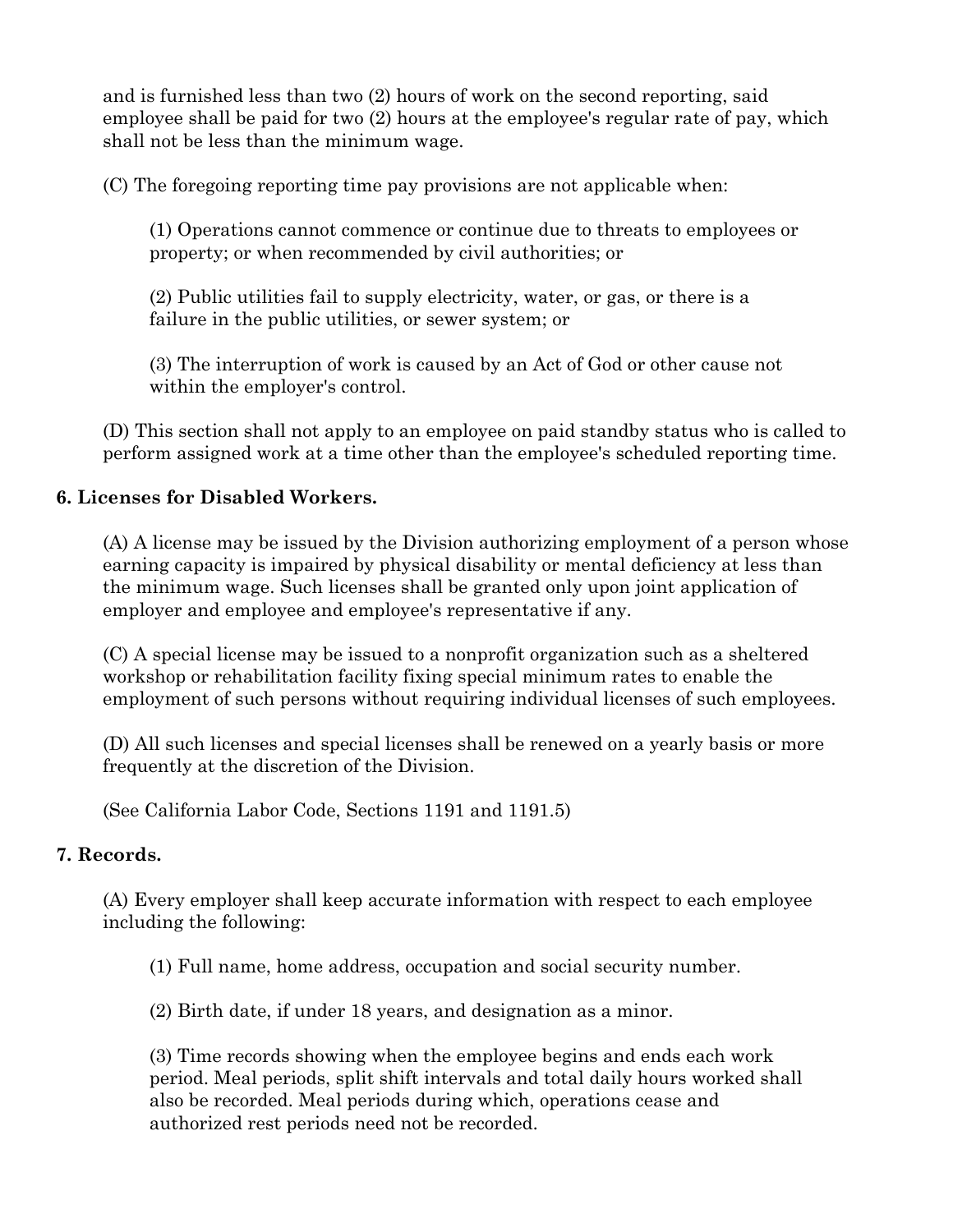(4) Total wages paid each payroll period, including value of board, lodging, or other compensation actually furnished to the employee.

(5) Total hours worked in the payroll period and applicable rates of pay. This information shall be made readily available to the employee upon reasonable request.

(6) When a piece rate or incentive plan is in operation, piece rates or an explanation of the incentive plan formula shall be provided to employees. An accurate production record shall be maintained by the employer.

(B) Employers of sheepherders shall keep accurate information with respect to sheepherder employees, including an itemized statement showing applicable rates of pay for sheep herding and any applicable non-sheep herding agricultural or other work, all deductions, dates of period for which paid, name and social security number (if any) of employee, and name of employer.

(C) Every employer shall semimonthly or at the time of each payment of wages furnish each employee, either as a detachable part of the check, draft, or voucher paying the employee's wages, or separately, an itemized statement in writing showing: (1) all deductions; (2) the inclusive dates of the period for which the employee is paid; (3) the name of the employee or the employee's social security number; and (4) the name of the employer, provided all deductions made on written orders of the employee may be aggregated and shown as one item.

(D) Every employer of a sheepherder shall annually notify the sheepherder of his or hers rights and obligations under state and federal law.

(E) All required records shall be in the English language and in ink or other indelible form, properly dated, showing month, day and year, and shall be kept on file by the employer for at least three years at the place of employment or at a central location within the State of California. An employee's records shall be available for inspection by the employee upon reasonable request.

### **8. Cash Shortage and Breakage.**

No employer shall make any deduction from the wage or require any reimbursement from an employee for any cash shortage, breakage, or loss of equipment, unless it can be shown that the shortage, breakage, or loss is caused by a dishonest or willful act, or by the gross negligence of the employee.

# **9. Uniforms and Equipment.**

(A) When uniforms are required by the employer to be worn by the employee as a condition of employment, such uniforms shall be provided and maintained by the employer. The term "uniform" includes wearing apparel and accessories of distinctive design or color.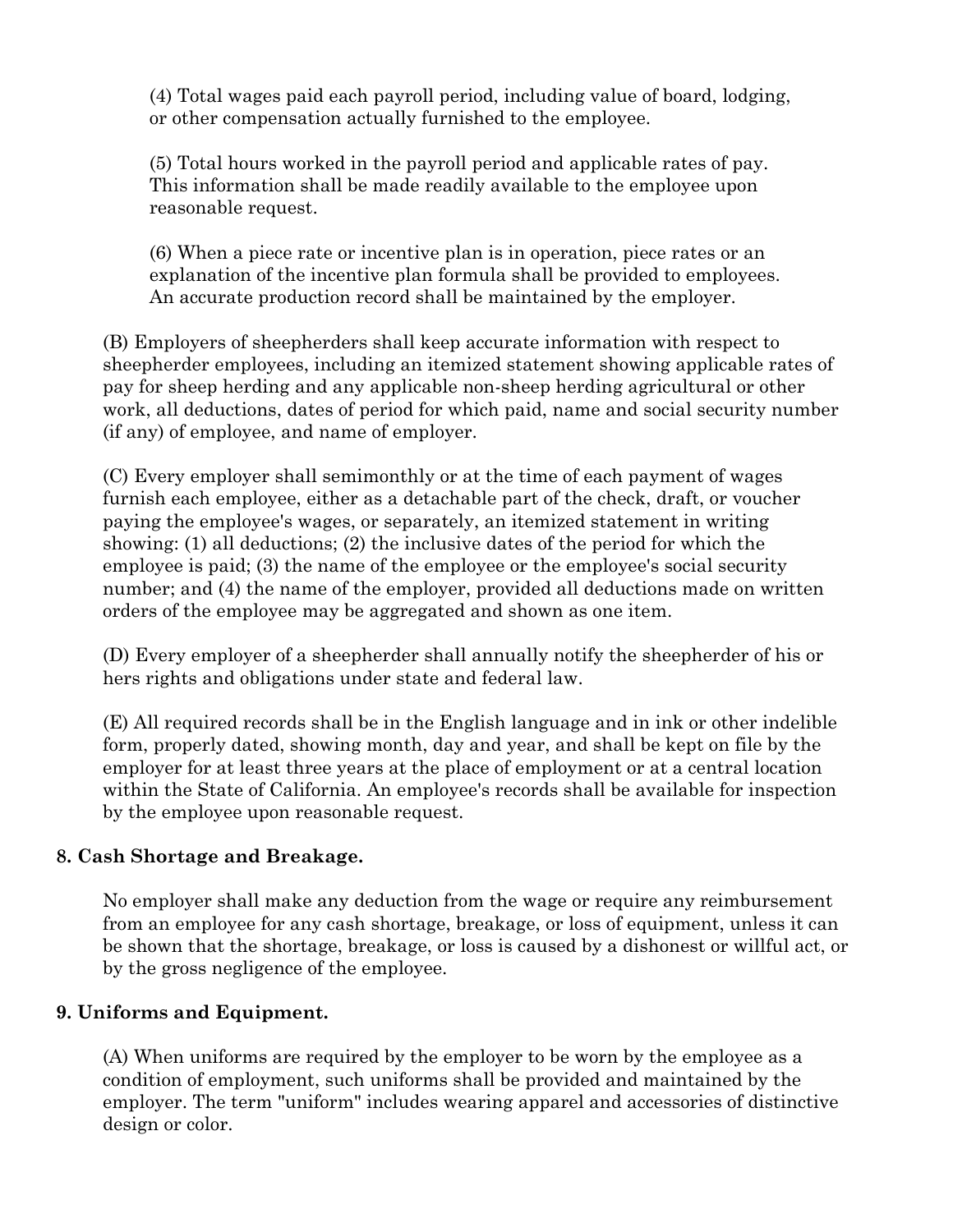NOTE: This section shall not apply to protective apparel regulated by the Occupational Safety and Health Standards Board.

(B) When tools or equipment are required by the employer or are necessary to the performance of a job, such tools and equipment shall be provided and maintained by the employer, except that an employee whose wages are at least two (2) times the minimum wage provided herein may be required to provide and maintain hand tools and equipment customarily required by the trade or craft. This subsection (B) shall not apply to apprentices regularly indentured under the State Division of Apprenticeship Standards.

**NOTE:** This section shall not apply to protective equipment and safety devices on tools regulated by the Occupational Safety and Health Standards Board.

(C) A reasonable deposit may be required as security for the return of the items furnished by the employer under provisions of subsections (A) and (B) of this section upon issuance of a receipt to the employee for such deposit. Such deposits shall be made pursuant to Section 400 and following of the Labor Code or an employer with the prior written authorization of the employee may deduct from the employee's last check the cost of an item furnished pursuant to (A) and (B) above in the event said item is not returned. No deduction shall be made at any time for normal wear and tear. All items furnished by the employer shall be returned by the employee upon completion of the job.

# **10. Meals and Lodging.**

(A) "Meal" means an adequate, well-balanced serving of a variety of wholesome, nutritious foods.

(B) "Lodging" means living accommodations available to the employee for full-time occupancy which are adequate, decent, and sanitary according to usual and customary standards. Employees shall not be required to share a bed.

(C) Meals or lodging may not be credited against the minimum wage without a voluntary written agreement between the employer and the employee. When credit for meals or lodging is used to meet part of the employer's minimum wage obligation, the amounts so credited may not be more than the following:

| <b>Effective Dates:</b> | ∥January 1,<br>2001   | January 1, 2002              |
|-------------------------|-----------------------|------------------------------|
| Lodging:                |                       |                              |
| Room occupied alone:    | \$29.40 per<br>week   | $\parallel$ \$31.75 per week |
| Room shared:            | $\$24.25$ per<br>week | $\parallel$ \$26.20 per week |
|                         |                       |                              |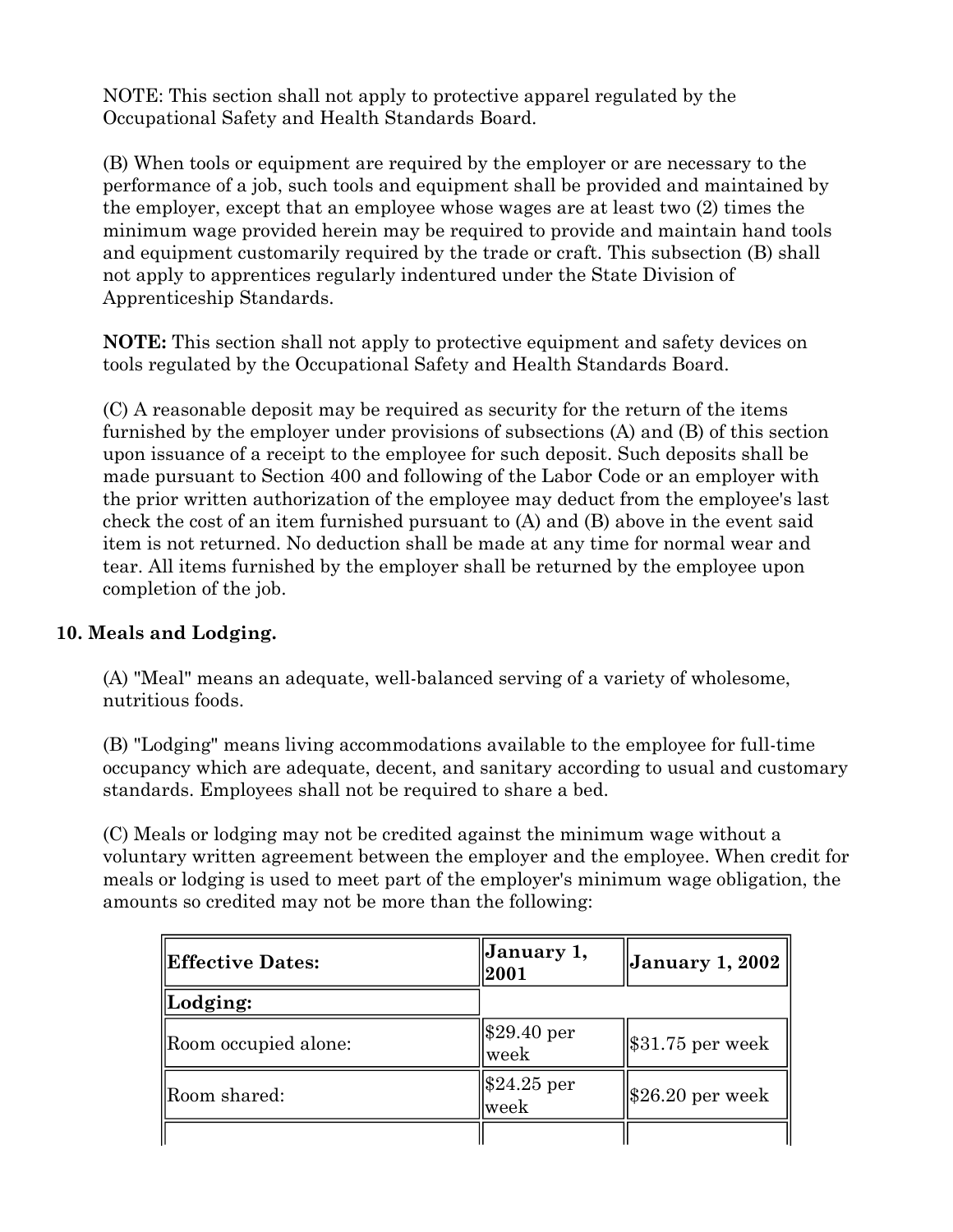| Apartment-two-thirds $(2/3)$ of the<br>ordinary rental value,<br>and in no event more than:                                                                          | \$352.95 per<br>lmonth | \$381.20 per<br>lmonth |
|----------------------------------------------------------------------------------------------------------------------------------------------------------------------|------------------------|------------------------|
| Where a couple are both employed<br>by the employer, two-thirds $(2/3)$ of $\frac{1}{3}522.10$ per<br>the ordinary rental value, and in no month<br>event more than: |                        | \$563.90 per<br>lmonth |
| Meals:                                                                                                                                                               |                        |                        |
| Breakfast:                                                                                                                                                           | \$2.25                 | $\$2.45$               |
| ∥Lunch:                                                                                                                                                              | 33.10                  | \$3.35                 |
| Dinner:                                                                                                                                                              | \$4.15                 | \$4.50                 |

(D) Meals evaluated as part of the minimum wage must be bona fide meals consistent with the employee's work shift. Deductions shall not be made for meals not received or lodging not used.

(E) If, as a condition of employment, the employee must live at the place of employment or occupy quarters owned or under the control of the employer, then the employer may not charge rent in excess of the values listed herein.

(F) Paragraphs (C), (D), and (E) above shall not apply to sheepherders. Every employer shall provide to each sheepherder not less than the minimum monthly meal and lodging benefits required to be provided by employers of sheepherders employed under the provisions of the H-2A program of the Immigration and Nationality Act [8 U.S.C Section 1101 et seq], or any successor provisions. Fixed Site Housing: A sheepherder not engaged in open range sheep herding, shall be provided with fixed site housing that complies with all the following standards and requirements

(1) Toilets (which may include portable toilets) and bathing facilities (which may include a portable facility).

(2) Heating (which may include a camp stove or other sources of heat).

(3) Indoor Lighting.

(4) Potable hot and cold water.

(5) Cooking facilities and utensils.

(6) Refrigeration for perishable foodstuffs (which may include ice chests, provided that ice is delivered to the sheepherder, as needed, to maintain a continuous temperature required to retard spoilage and assure food safety).

(7) Fixed Site Housing Inspections: housing that is erected for sheepherders at fixed locations shall be annually inspected by the State of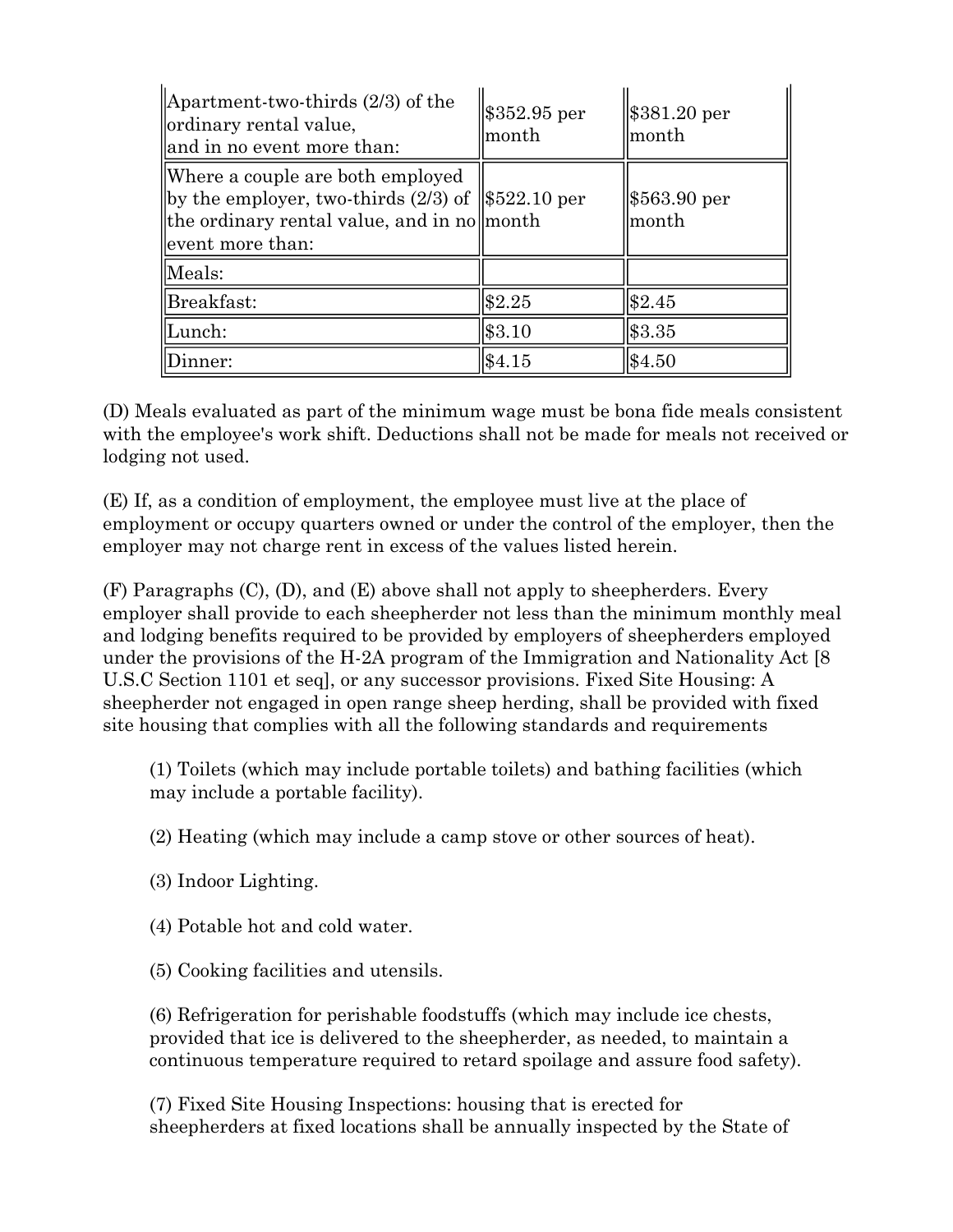California Employment Development Department for compliance with Paragraph (F) of this section, unless the employer receives a statement in writing from the Employment Development Department that there are no such inspectors available.

(G) Mobile Housing: When a sheepherder is engaged in open range sheep herding, the employer shall provide mobile housing that complies with all standards and inspection requirements prescribed for mobile sheepherder housing by the United States Department of Labor then in effect. Such housing shall be inspected and approved annually by an inspector from the Employment Development Department unless the employer receives a statement in writing from the Employment Development Department that there are no such inspectors available

### **11. Meal Periods.**

Every employer shall authorize and permit all employees after a work period of not more than five (5) hours to take a meal period of not less than 30 minutes, except that when a work period of not more than six (6) hours will complete the day's work the meal period may be waived by mutual consent of employer and employee. Unless the employee is relieved of all duty during a 30 minute meal period, the meal period shall be considered an "on duty" meal period and counted as time worked. An "on duty" meal period shall be permitted only when the nature of the work prevents an employee from being relieved of all duty and when by written agreement between the parties an on-the-job paid meal period is agreed to.

#### **12. Rest Periods.**

Every employer shall authorize and permit all employees to take rest periods, which insofar as practicable shall be in the middle of each work period. The authorized rest period time shall be based on the total hours worked daily at the rate of ten (10) minutes net rest time per four (4) hours or major fraction thereof. However, a rest period need not be authorized for employees whose total daily work time is less than three and one-half (3 1/2) hours. Authorized rest period time shall be counted as hours worked for which there shall be no deduction from wages.

#### **13. Seats.**

When the nature of the work reasonably permits the use of seats, suitable seats shall be provided for employees working on or at a machine.

#### **14. Other Working Conditions Applicable To Sheepherders**

Sheepherders shall be provided with all of the following at each work site:

(A) Regular mail service, which, in the case of open range locations, shall mean mail delivery not less frequently than once every seven days.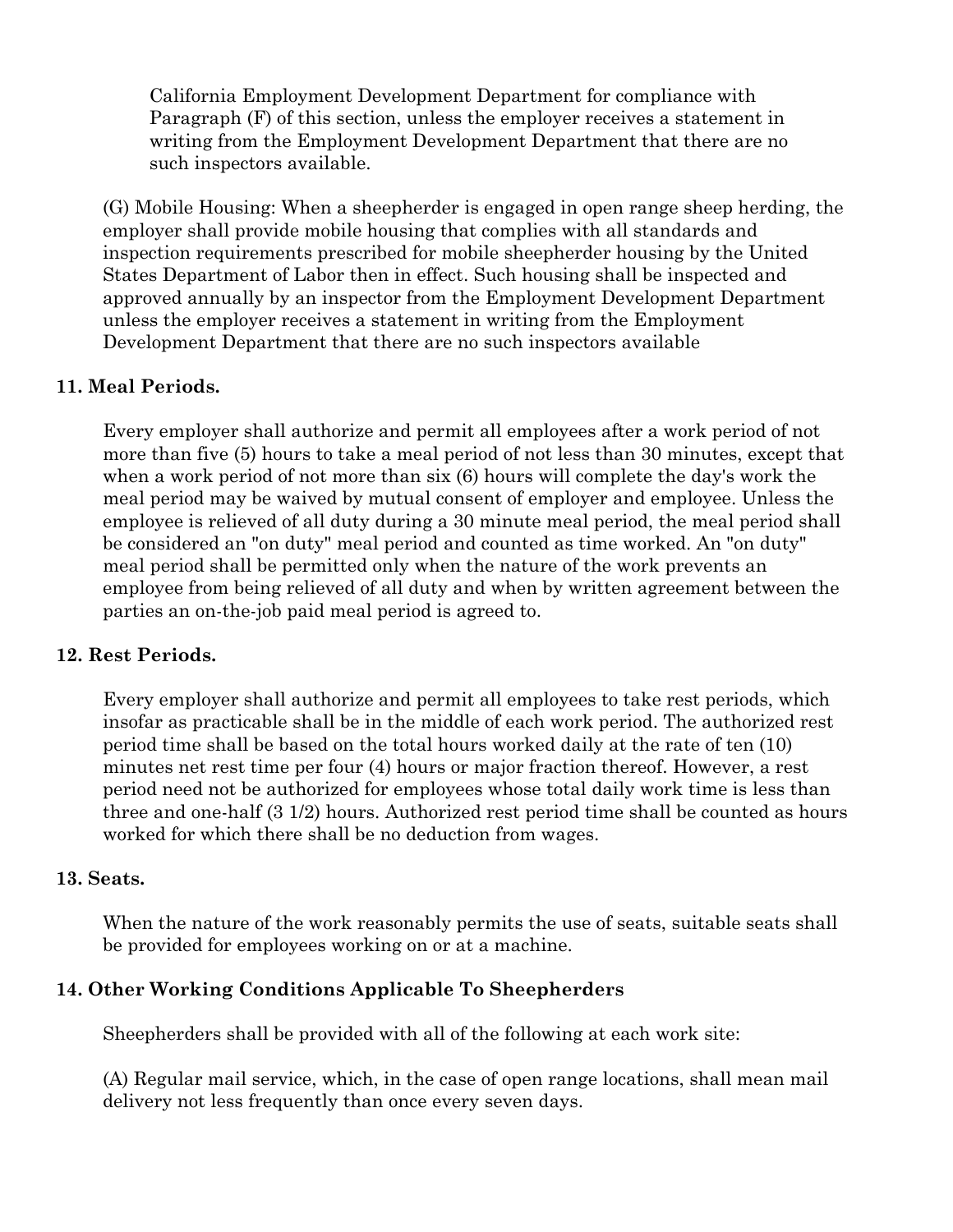(B) An appropriate form of communication, including but not limited to a radio and/or telephone, which will allow sheepherders to communicate with employers, health care providers, and government regulators. Employers may charge sheepherders for all others uses.

(C) Visitor access to fixed site housing and, when practicable to mobile housing.

# **15. Exemptions**

If, in the opinion of the Division after due investigation, it is found that the enforcement of any provisions in Section 7, Records; Section 11, Meal Periods; Section 12, Rest Periods; or Section 13, Seats, would not materially affect the welfare or comfort of employees and would work an undue hardship on the employer, exemption may be made at the discretion of the Division. Such exemptions shall be in writing to be effective any may be revoked after reasonable notice is given in writing. Application for exemption shall be made by the employer or by the employee and/or the employee's representative to the Division in writing. A copy of the application is filed with the Division.

# **16. Filing Reports** (See California Labor Code, Section 1174(a))

# **17. Inspection** (See California Labor Code, Section 1174)

**18. Penalties** (See California Labor Code, Section 1199)

(A) In addition to any other civil penalties provided by law, any employer or any other person acting on behalf of the employer who violates, or causes to be violated, the provisions of this order, shall be subject to the civil penalty of:

(1) Initial Violation - - \$50.00 for each underpaid employee for each pay period during which the employee was underpaid in addition to an amount which is sufficient to recover unpaid wages.

(2) Subsequent Violations - - \$100.00 for each underpaid employee for each pay period during which the employee was underpaid in addition to an amount which is sufficient to recover unpaid wages.

(B) Any employer or any other person acting on behalf of the employer who employs sheepherders and who requires them to engage in non-sheep herding duties shall be subject to the following penalties:

(1) Initial violations--a civil penalty of one week's pay computed on a basis of a 60 hour workweek and a wage of n less than the current minimum wage in effect.

(2) Second vilolation--a civil penalty of one month's pay computed on a basis of a 252 hour month and a wage of no less than the current minimum